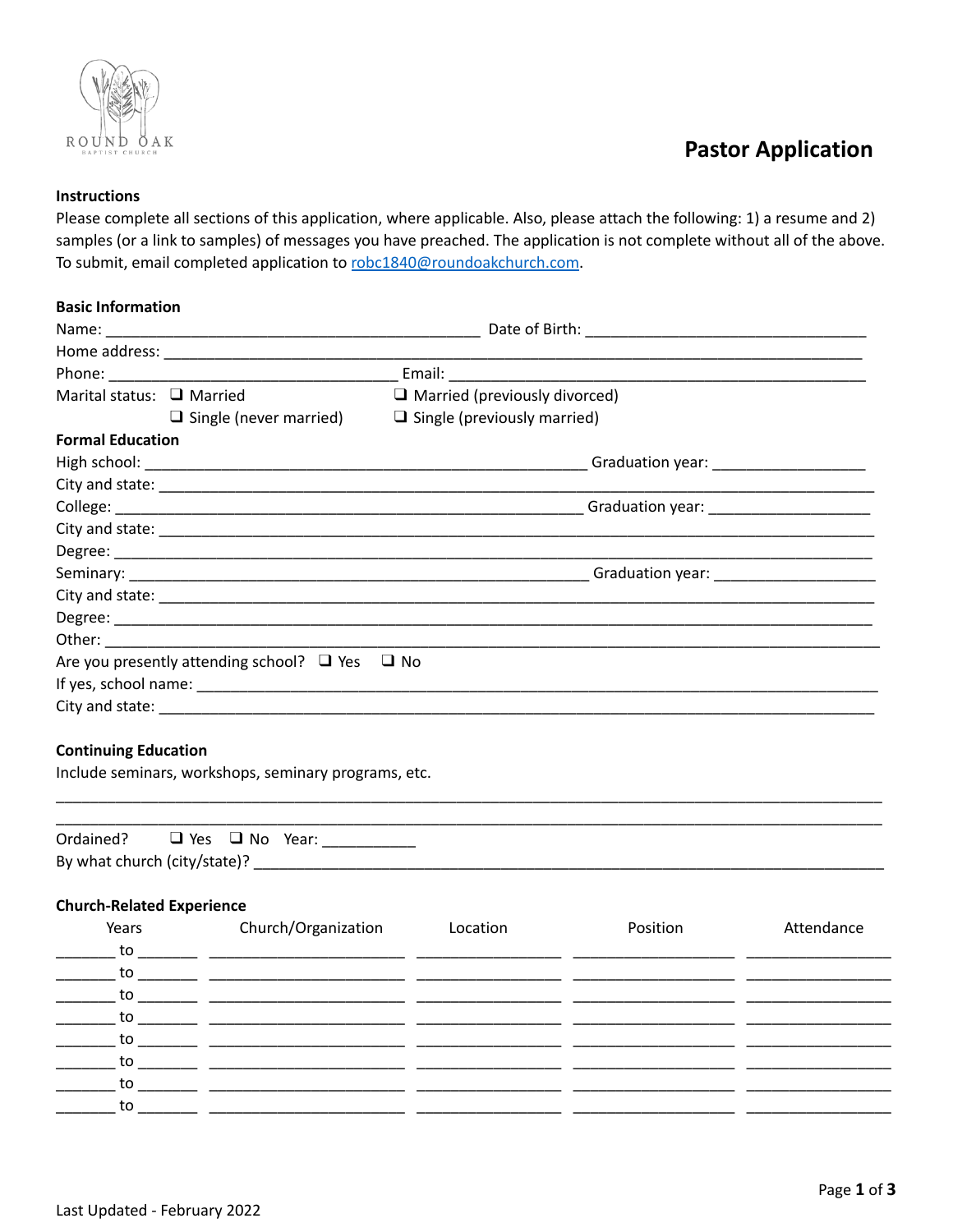

## **Pastor Application**

| <b>Current Church Ministry</b>    |  |
|-----------------------------------|--|
| Average Sunday School attendance: |  |
| Average annual baptisms:          |  |

Average morning worship: Average transfers of membership: \_\_\_\_\_

Describe the church setting (rural/suburban/urban, growing/declining community, ethnic makeup, etc.).

\_\_\_\_\_\_\_\_\_\_\_\_\_\_\_\_\_\_\_\_\_\_\_\_\_\_\_\_\_\_\_\_\_\_\_\_\_\_\_\_\_\_\_\_\_\_\_\_\_\_\_\_\_\_\_\_\_\_\_\_\_\_\_\_\_\_\_\_\_\_\_\_\_\_\_\_\_\_\_\_\_\_\_\_\_\_\_\_\_\_\_\_\_\_\_

\_\_\_\_\_\_\_\_\_\_\_\_\_\_\_\_\_\_\_\_\_\_\_\_\_\_\_\_\_\_\_\_\_\_\_\_\_\_\_\_\_\_\_\_\_\_\_\_\_\_\_\_\_\_\_\_\_\_\_\_\_\_\_\_\_\_\_\_\_\_\_\_\_\_\_\_\_\_\_\_\_\_\_\_\_\_\_\_\_\_\_\_\_\_\_

\_\_\_\_\_\_\_\_\_\_\_\_\_\_\_\_\_\_\_\_\_\_\_\_\_\_\_\_\_\_\_\_\_\_\_\_\_\_\_\_\_\_\_\_\_\_\_\_\_\_\_\_\_\_\_\_\_\_\_\_\_\_\_\_\_\_\_\_\_\_\_\_\_\_\_\_\_\_\_\_\_\_\_\_\_\_\_\_\_\_\_\_\_\_\_\_

\_\_\_\_\_\_\_\_\_\_\_\_\_\_\_\_\_\_\_\_\_\_\_\_\_\_\_\_\_\_\_\_\_\_\_\_\_\_\_\_\_\_\_\_\_\_\_\_\_\_\_\_\_\_\_\_\_\_\_\_\_\_\_\_\_\_\_\_\_\_\_\_\_\_\_\_\_\_\_\_\_\_\_\_\_\_\_\_\_\_\_\_\_\_\_\_

\_\_\_\_\_\_\_\_\_\_\_\_\_\_\_\_\_\_\_\_\_\_\_\_\_\_\_\_\_\_\_\_\_\_\_\_\_\_\_\_\_\_\_\_\_\_\_\_\_\_\_\_\_\_\_\_\_\_\_\_\_\_\_\_\_\_\_\_\_\_\_\_\_\_\_\_\_\_\_\_\_\_\_\_\_\_\_\_\_\_\_\_\_\_\_\_

\_\_\_\_\_\_\_\_\_\_\_\_\_\_\_\_\_\_\_\_\_\_\_\_\_\_\_\_\_\_\_\_\_\_\_\_\_\_\_\_\_\_\_\_\_\_\_\_\_\_\_\_\_\_\_\_\_\_\_\_\_\_\_\_\_\_\_\_\_\_\_\_\_\_\_\_\_\_\_\_\_\_\_\_\_\_\_\_\_\_\_\_\_\_\_\_

\_\_\_\_\_\_\_\_\_\_\_\_\_\_\_\_\_\_\_\_\_\_\_\_\_\_\_\_\_\_\_\_\_\_\_\_\_\_\_\_\_\_\_\_\_\_\_\_\_\_\_\_\_\_\_\_\_\_\_\_\_\_\_\_\_\_\_\_\_\_\_\_\_\_\_\_\_\_\_\_\_\_\_\_\_\_\_\_\_\_\_\_\_\_\_\_

What has God done during your ministry?

### **Other Occupational Experience (if applicable)**

Company: \_\_\_\_\_\_\_\_\_\_\_\_\_\_\_\_\_\_\_\_\_\_\_\_\_\_\_\_\_\_\_\_\_\_\_\_\_\_\_\_\_\_\_\_\_\_\_\_\_\_\_\_\_\_\_\_\_\_\_\_\_ Phone: \_\_\_\_\_\_\_\_\_\_\_\_\_\_\_\_\_\_ Address: \_\_\_\_\_\_\_\_\_\_\_\_\_\_\_\_\_\_\_\_\_\_\_\_\_\_\_\_\_\_\_\_\_\_\_\_\_\_\_\_\_\_\_\_\_\_\_\_\_\_\_\_\_\_\_\_\_\_\_\_\_\_\_\_\_\_\_\_\_\_\_\_\_\_\_\_\_\_\_\_\_\_\_\_\_\_\_\_

Position: \_\_\_\_\_\_\_\_\_\_\_\_\_\_\_\_\_\_\_\_\_\_\_\_\_\_\_\_\_\_\_\_\_\_\_\_\_\_\_\_\_\_\_\_\_\_\_\_\_\_\_\_ Hours/week: \_\_\_\_\_\_\_\_\_\_\_\_\_\_\_\_\_

### **Denominational Service**

Include major positions held, writings, teaching assignments for conference centers and retreats, etc.

**Civic/Community Activities**

**Business and/or Military Experience**

**Hobbies and/or Other Special Interests and Abilities**

**Other**